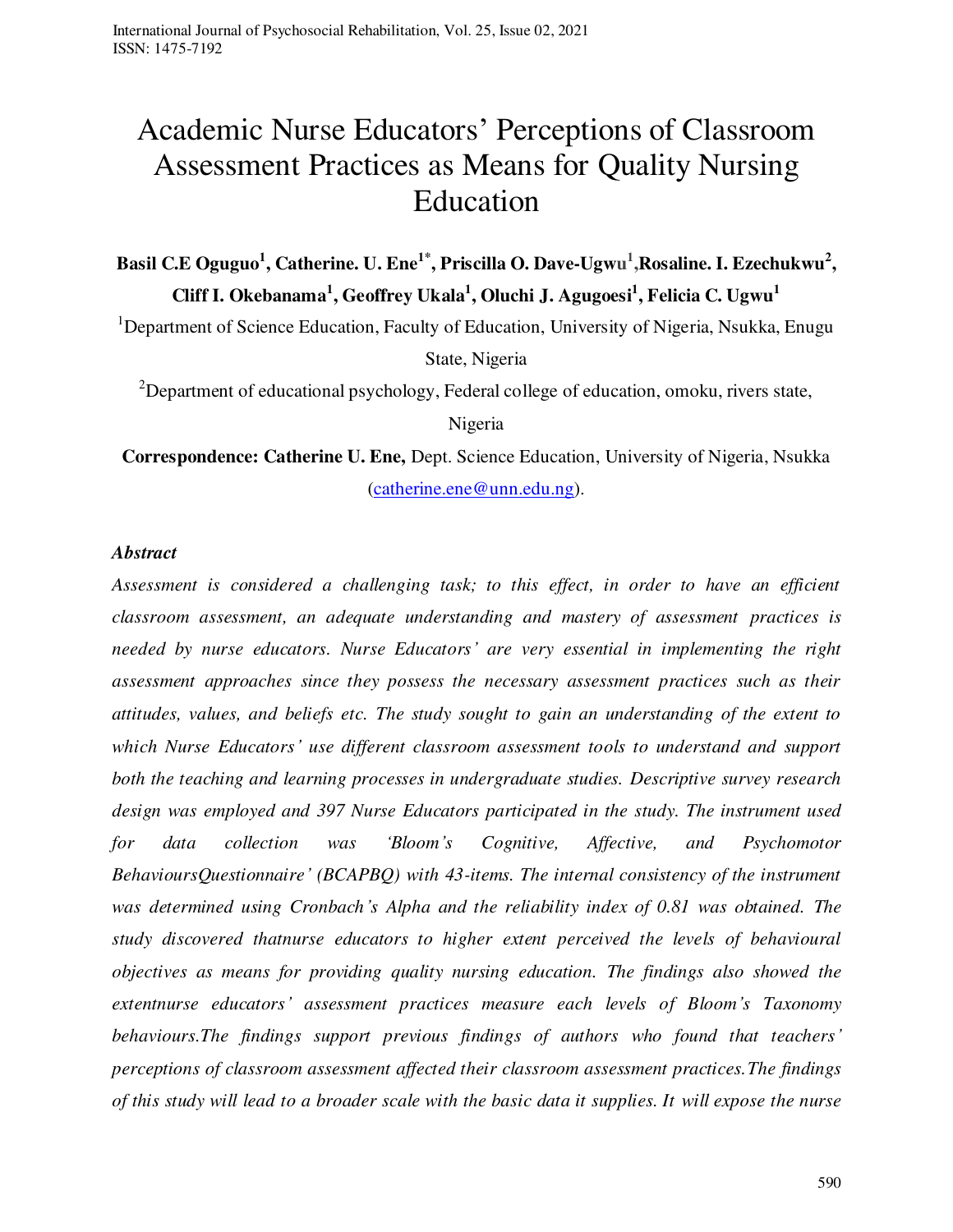*educators to different strategies used in monitoring undergraduate students' nurses learning. The research supplies good idea of the instruments for measuring those staked learning outcomes in nursing education.* 

*Keywords: academic nurseeducators' perceptions, classroom assessment practices, quality nursing education* 

### **I. Introduction**

The process by which learners are expected to master concepts/activities at the end of every teaching or learning exercises is learning objective. The purpose of teaching and learning is to provide learners with the relevant skills and attitudes required to function effectively in the society (UNESCO as cited in Acholonu&Nwanebo, 2018). The inculcation of right attitudes, values and skills at any level of education is possibly through teaching and assessment processes which involves all the learning objectives (Acholonu&Nwanebo, 2018). Assessment plays important roles in determining the quality of education; quality education here refers to the extent to which the roles of education at that level were attained with respect to learning domains. These domains figuratively belong to the head, the heart and the body and any comprehensive assessment of the results of undergraduatestudents'nurses must reflect these domains. For education to achieve its intended purpose, academic nurse educators' perception must cut across development in all three domains.

Perception is the way we view things. In the opinion of (Munhall, 2008), perception is like a set of lenses with which we are able to see things as they really are; this according to the author is concerned with the act of appreciating facts and knowledge with the help of one`s senses such as having a clear understanding of figures, forms, languages, behaviours, and actions. Therefore, the ways through which things are viewed by educators depend on how they think about those things; this implies that the opinions, judgments, experiences and reactions of academic nurse educators are influenced by their perceptions. In essence, perception enables teachers to attend to information that are sensory related within their environment and also allows teachers the ability to meaningfully communicate with the environment.

Empirical evidences relating to the perceptions held by teachers have shown that trainings and experiences of teachers are likely to be influenced by their knowledge on teaching and learning; more so, evidences abound on basic assumptions of teachers` perception, these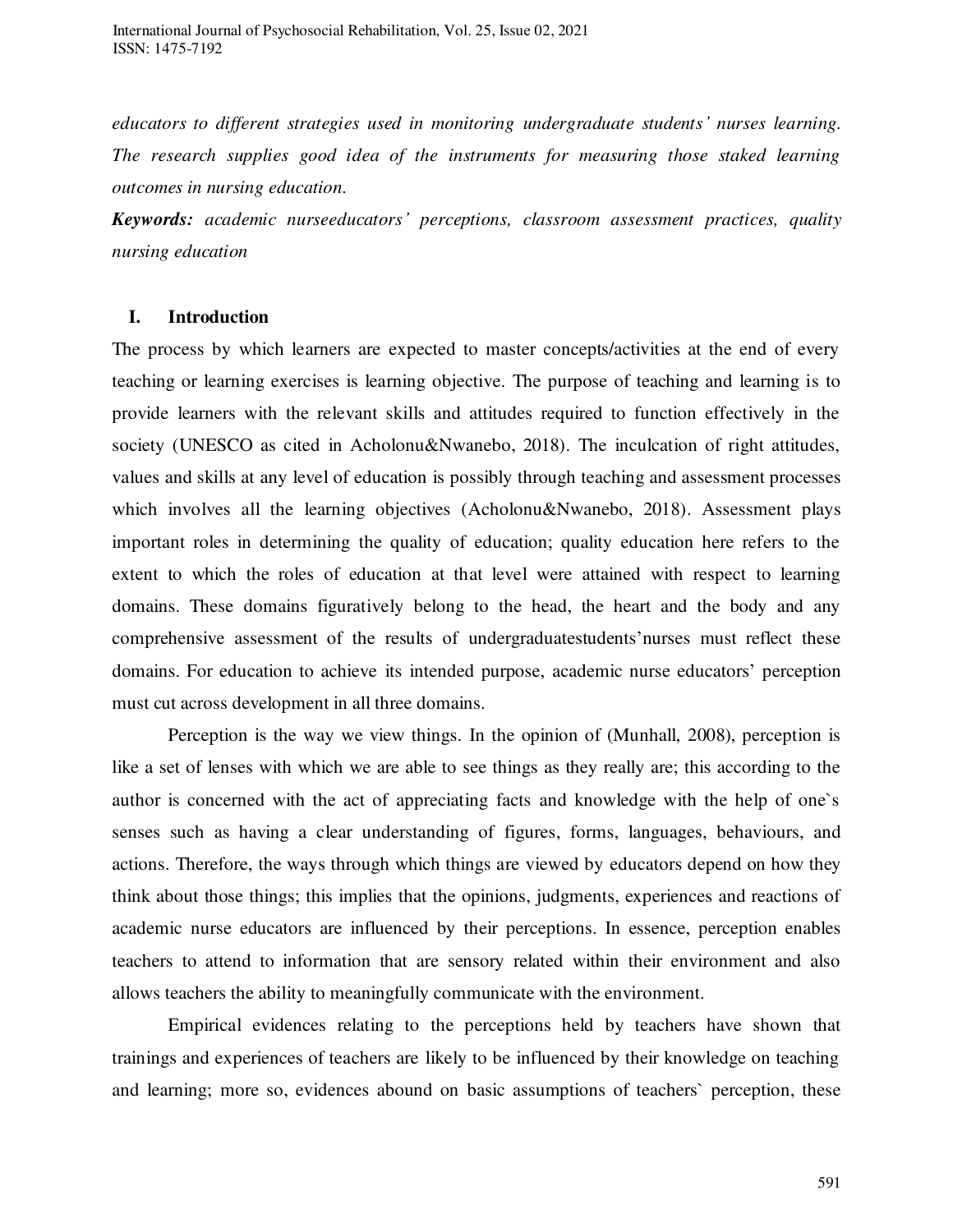assumptions include the fact that the beliefs and judgments of teachers, the translation of teaching information into relevant classroom practices, the knowledge of the kind of perceptions held by teachers which can facilitate improvements in teaching and other education programmes are determined by their perceptions (Nga, 2009, p.8). In the report of (Brown, 2004), the knowledge held by teachers on assessments is dependent on the beliefs that assessment enhances students` learning and teacher's instructions as it provides valued data necessary for decision making; it also enables students to be responsible for what they learn; it makes teachers and relevant school authorities give detailed assessment and it is equally immaterial to both students and teachers. According to (Brookhart, 2003), several studies have proven that one of the most crucial task of a classroom teacher is learner's assessment as it can greatly influence the ideas learners have on assessment. Teachers' perceptions of assessment are important as they serve as evidences and influences on the understanding teachers have with regard to what is being taught and learnt (Kurebwa&Nyaruwata, 2013). Assessment is a difficult task; as a result, the knowledge on the approaches and mastery of assessment strategies is relevant for an efficient classroom assessment. Therefore, skillfulness and sound training is required on the part of academic nurse educators in order to ensure smooth and proper application of classroom assessment. In essence, quality academic nurse educators and sound undergraduate student's nurses are needed in the health education system; this quality is determined based on the level of attainment of some set nursing educational goals and objectives.

According to (Adebayo, et al, 2004), an educational quality is made up of two aspectsthe internal and external aspects; the internal aspect deals with the implementations of school's objectives and goals whereas, external aspect deals with implementations of goals at the national level which are fundamental to institutions in obtaining quality in education. According to (Fadokun, 2005) quality education refers to the efficacy and effectiveness of educational provisions in meeting up with set goals and the relevance of such quality to societies. But in all circumstances, however quality of educational provision in which questions like what is standard, what is personnel, equipment, materials, achievement etc. are featured and addressed whether internally or externally, has been a common denominator in nursing education. It has always been accepted without much challenge that the measure of quality is the performance of students in school and public examinations (Nwana, 2007). This need not always be so, as there are alternative and equally valid strategies for assessing quality of educational provision.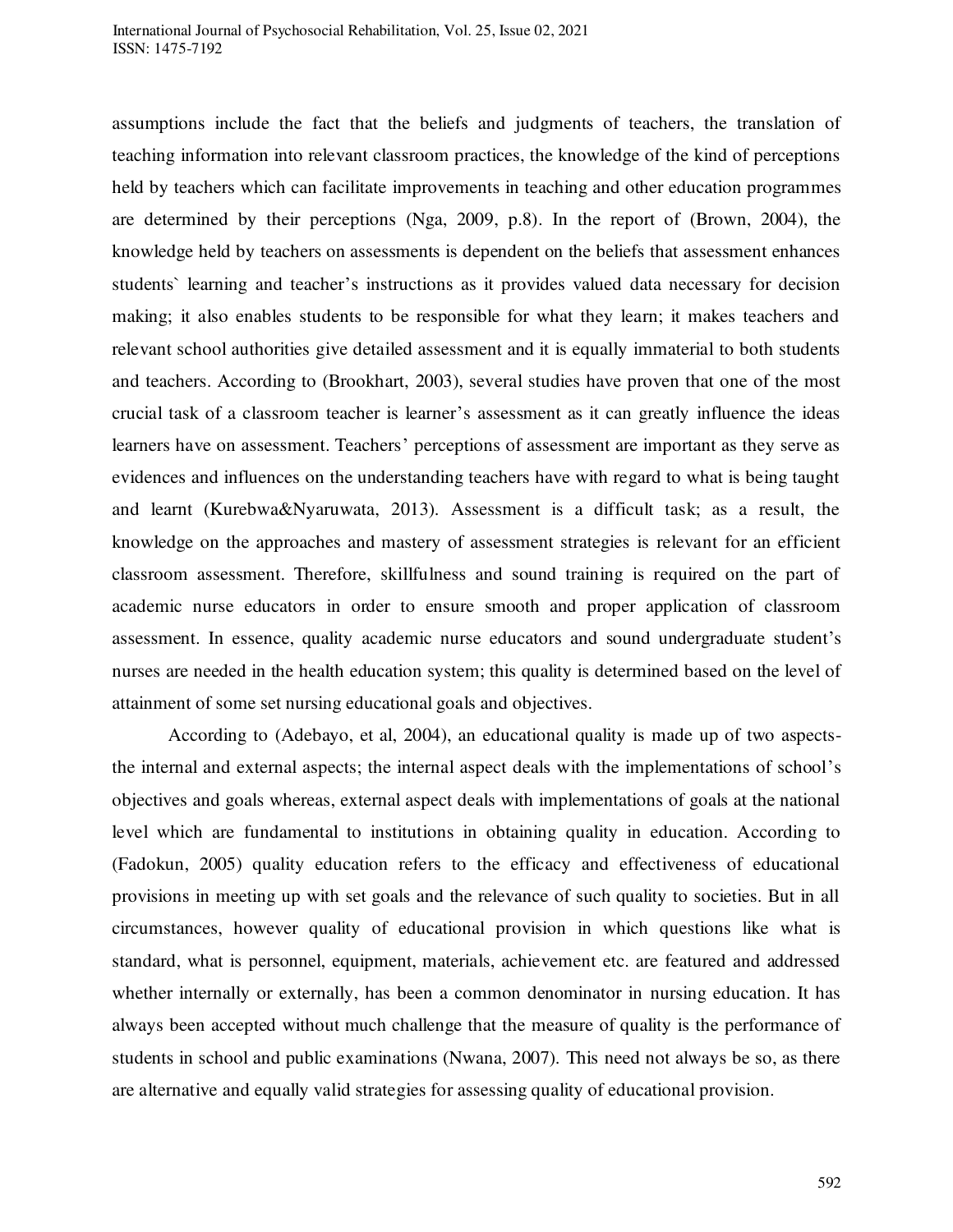Education is responsible for causing changes in learners' behaviour; and of course, the degree and worth of such changes is ascertained by the educators who are responsible for writing out the lesson plans and schemes in accordance with the objectives of national curriculum, hence, facilitating learning through the establishment of relationships among students and organizing learning materials for the students; more so, these educators/teachers ensure that the relevant skills and attitudes needed by students for best performances are put in place. The academic nurse educator's role in achieving educational objectives is central because plans and policies can be beautifully articulated on paper, the implementation strategies well outlined and the organizational structure well set in terms of who does what and under what time frame but it is the teacher who executes the plan and powers. Adequate funds for running the school system may be in place. Notwithstanding, it is a known fact that teachers` factor is a deciding factor regarding in the attainment of desired goals and objectives which is capable of enhancing the analysis and executions of all the plans, policies, fund as well as the restructuring of the organization. What academic nurse educators should do or not do and what undergraduate student nurses are expected to learn may have been specified and implemented but the question is; how does an academic nurse educator assesses what undergraduate student's nurses have achieved at the various domains of learning?

Cognitive domain is best concerned with intellectual behaviours- these behaviours require some level of mental activities and reasoning (Iwuji, 2010). The idea of higher order of thinking according to (Bloom, 1956) which is built on the taxonomy of educational measures is the Bloom`s Taxonomy. At this stage, learning is said to follow some processes such as moving from a lower to a higher level of learning. according to (Huitt, 2003), cognition may be seen as a dynamic process through which new ideas can be processed, stored or learnt based on mental abilities of learners and not what the teacher creates. According to (Halpern, 2004), learners have the ability to transform new knowledge in very unique and unpredicted manner. This according to the cognitive theory of learning by (Mayer as cited in Udoukpong&Okon, 2012) is referred to as that which uses the metaphor of humans as processors of information. This entails that human activities and ideas can be understood if we are able to imagine how the information in the human mind is being analyzed and recalled. (Doolottle, 2001) mentioned that facts on information processing theories have given rise to several principles on human actions and thinking; one of these principles asserted that the worth of remembering is dependent on extent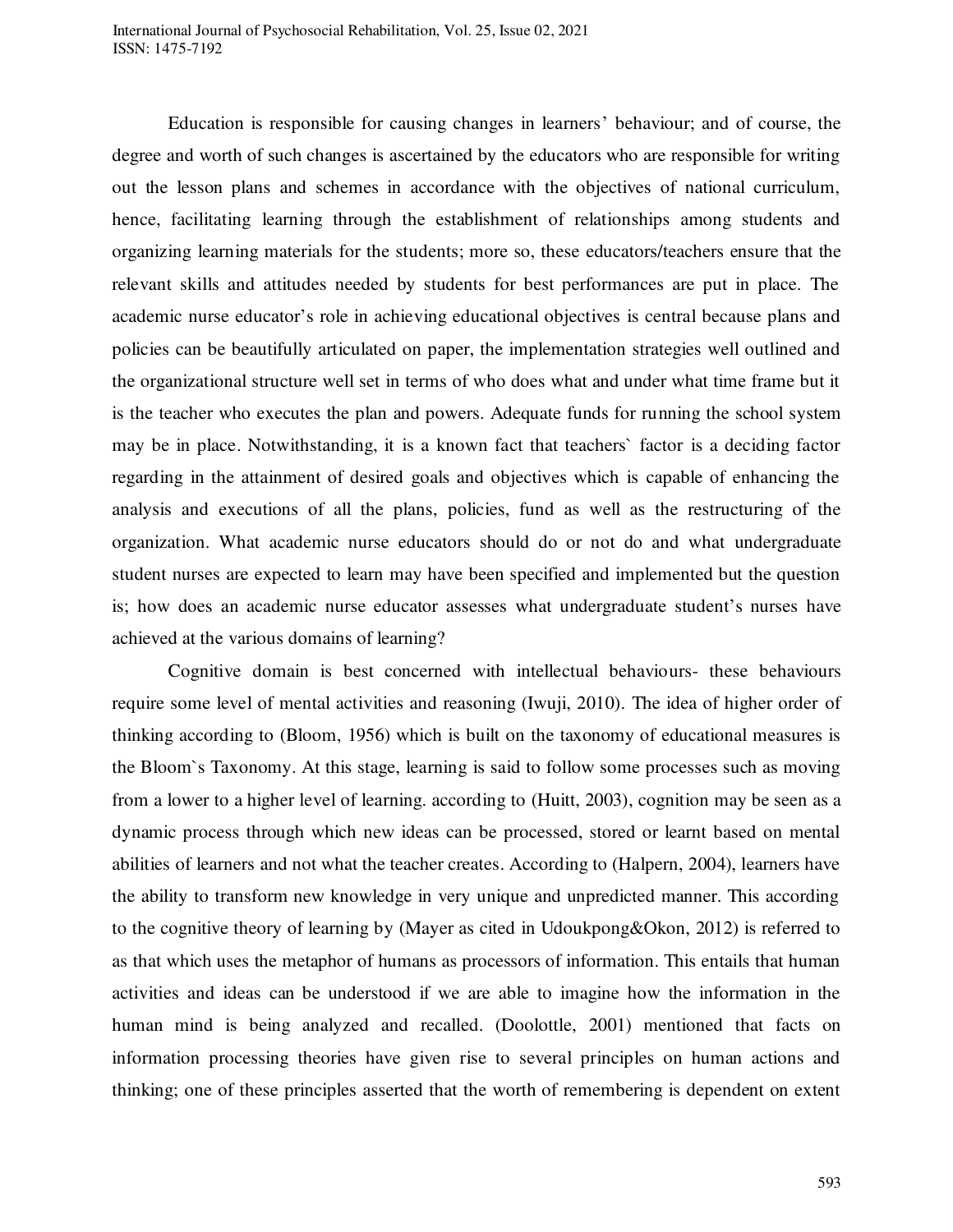degree to which ideas and experiences are processed (Craik & Lockhart as cited in Udoukpong&Okon, 2012). This phenomenon according to (Udoukpong&Okon, 2012) is called 'depth of processing'; this implies the amount of mental efforts and worth of mental resources utilized while learning is ongoing.

Knowledge of these domains and the taxonomy allows academic nurse educators to assess students psychologically and ask specific question in order to test different levels of knowledge relevant to the subject and determine the developmental stage of the student. The Federal Republic of Nigeria (2013) stated that evaluation for certification at the tertiary education will be based on continuous assessment and summative examinations. According to FME, a tool that considers how students are being ranked based on their performances with respect to their achievements at the three domains of learning during a given period of learning is continuous assessment (FME, 1985). This implies that an assessment of this kind improves student's performances and learning through the utilization of several evaluation methods. From the above definition, it can be deduced that evaluation ought to be comprehensive and should cover both the cognitive and the non-cognitive learning outcomes.

Measuring cognitive learning outcomes will involve all the intellectual aspects of behaviour. To evaluate these, one would be looking out for evidence of or manifestation of such skills as in comprehension, critical and creative thinking (organizing, analyzing, interpreting, generalizing), a problem solving, questioning etc. To evaluate these, instruments needed are; assignments, quizzes, tests, essay/objective, homework and class work. Tests are the most commonly used instrument for assessing cognitive learning outcomes. There is standardized test which include intelligence and diagnostic tests as well as the teacher made tests.

Measuring Non Cognitive Learning Outcomes will involve the affective and psychomotor aspects of behaviour. To evaluate affective outcomes, the tools needed include observation method, Guess-who by peers, Anecdotal records, Checklist, interview and Sociometric technique. To also evaluate the psychomotor learning outcomes, the following instruments are used; Observation, Class work, Assignment, Project, Questionnaire, Homework and Speed test (Acholonu, 2014). It is important that first and foremost, the teacher should clearly spell out the objectives or learning outcomes at each of the stated levels in the three domains before evaluation. Having done this, good knowledge of the instruments for measuring those stated learning outcomes is needed by the teacher. He or she should also possess the skills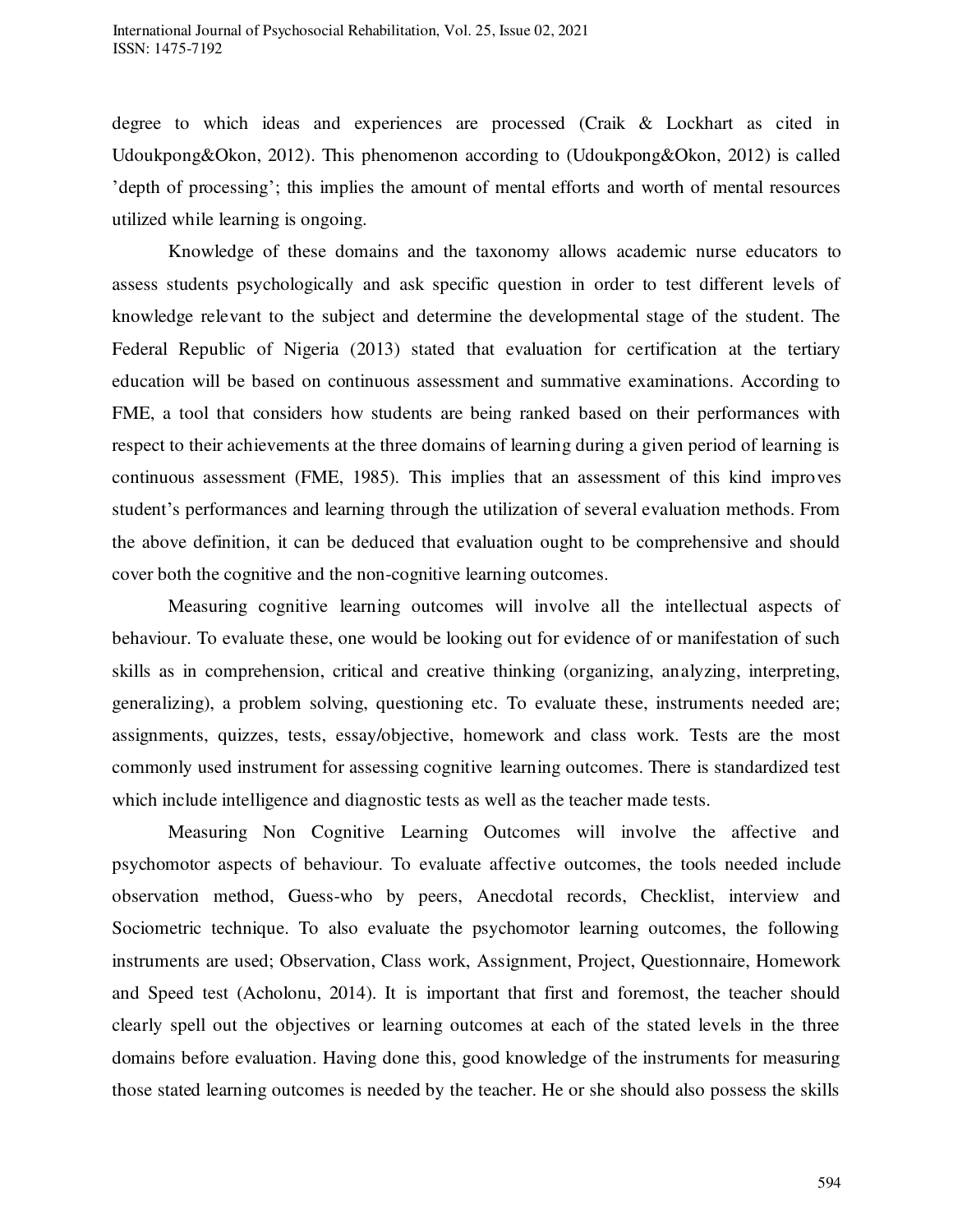for designing these tools and administering them. Unfortunately, some of the academic nurse educators made tests used for measuring the cognitive learning outcomes is sometimes not constructed well enough; they may therefore lack content validity. To properly plan a test, academic nurse educators should identify the purpose of the test, the objectives to be covered, the content to deal with and the test items. For this reason, a test blue print needs to be prepared. Regrettably, it has also been found that majority of educators do not have the expertise to carry out continuous assessment in the affective and psychomotor domains (Unachukwu&Onunkwo, 2004; Akinsola, 2006).

According to Ndalichako, (2015), the reason assessment is done by teachers is to get the students ready for final examinations. However, (Rahman & Ahmed, 2010) stated that the methods employed by teachers in assessing students are very limited. In line with the above view, it is recommended that different approaches for monitoring undergraduate students' nurses learning need to be adopted by academic nurse educators; in essence, a variety of assessment strategies that can take into considerations different learning techniques should be used as no single strategy can be effective for all students. In addition, strategies such as writing, homework, quizzes etc. can aid teachers in knowing the processes use by students while learning (Rahman & Ahmed, 2010). The finding of (Atanda&Lameed, 2006) negates the findings of (Bulus, 2016) on experience and act of teaching in the manner of affective and psychomotor. According to(Nenty, et al, 2007), the quality at which learners think and create ideas is not different from that experienced decades ago as lamented by Benjamin Bloom. As a result, advancement in the domains of learning is relevant in order to keep up with societal needs.

A comprehensive assessment of the results of schooling in tertiary education should include all the three domains. In addition, the perceptions of academic nurse educators on assessment are necessary as existing evidences suggest that ideas of teachers on teaching, learning and curricula strongly influence the way students are being taught and how they learn or achieve including teachers' classroom assessment practices are directly related to student's instructions and learning. The importance of classroom assessment cannot be overemphasized as it is responsible for informed decisions on subsequent lessons by teachers and it equally leads to instructions that fit students' needs and possibilities (Veldhuis as cited in Thinwiangthong, Eddy &Inprasitha, 2020). Most studies carried out on the perceptions of classroom assessment practices held by teachers have been on cognitive domain while neglecting the other domains of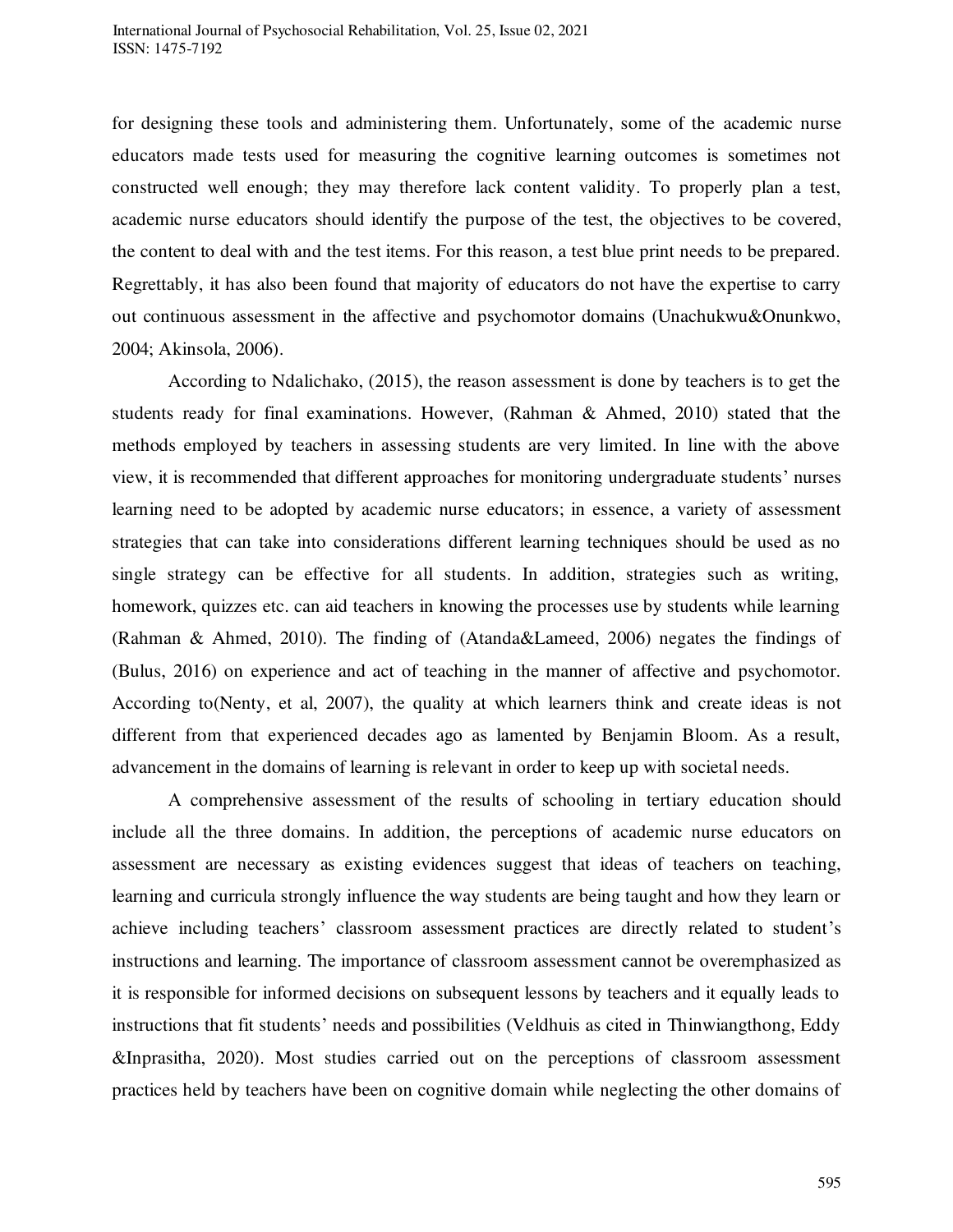leaning. The academic nurse educators need to have a good idea of the instruments for measuring those staked learning outcomes. Academic nurse educators should also possess the skills for designing these tools and administering them. Unfortunately, some of the academic nurse educators made tests used for measuring the cognitive and affective domains of learning outcomes are sometimes not constructed well enough. Majority of academic nurse educators do not have the expertise to carry out continuous assessment in the affective and psychomotor domains.

The study attempted to determine the level to which the cognitive, affective and psychomotor behaviours are being perceived by academic nurse educators as means for quality nursing education as well as to determine the levels at which academic nurse educator's classroom assessment practices measure up to each of the level of the behavoural objectives? The research questions below were addressed.

- 1. To what extent do the perceptions of academic nurse educators on the levels of Bloom's cognitive, affective and psychomotor behaviours serve as means of providing quality nursing education?
- 2. To what extent do the classroom assessment practices done by academic nurse educators measure each of the educational objectives?
- 3. What perceptions on assessment are held by academic nurse educators in enhancing the quality of nursing education?

# **II. Materials and Methods**

### **Study Design**

Descriptive survey design was adopted for the study and the instrument used for this study was a structured questionnaire. The study was conducted at the University of Nigeria using three hundred level undergraduate student's nurses. The study focused on the extent to which academic nurse educators at University of Nigeria, Nsukka see cognitive, affective and psychomotor behaviours as a means of providing quality nursing education.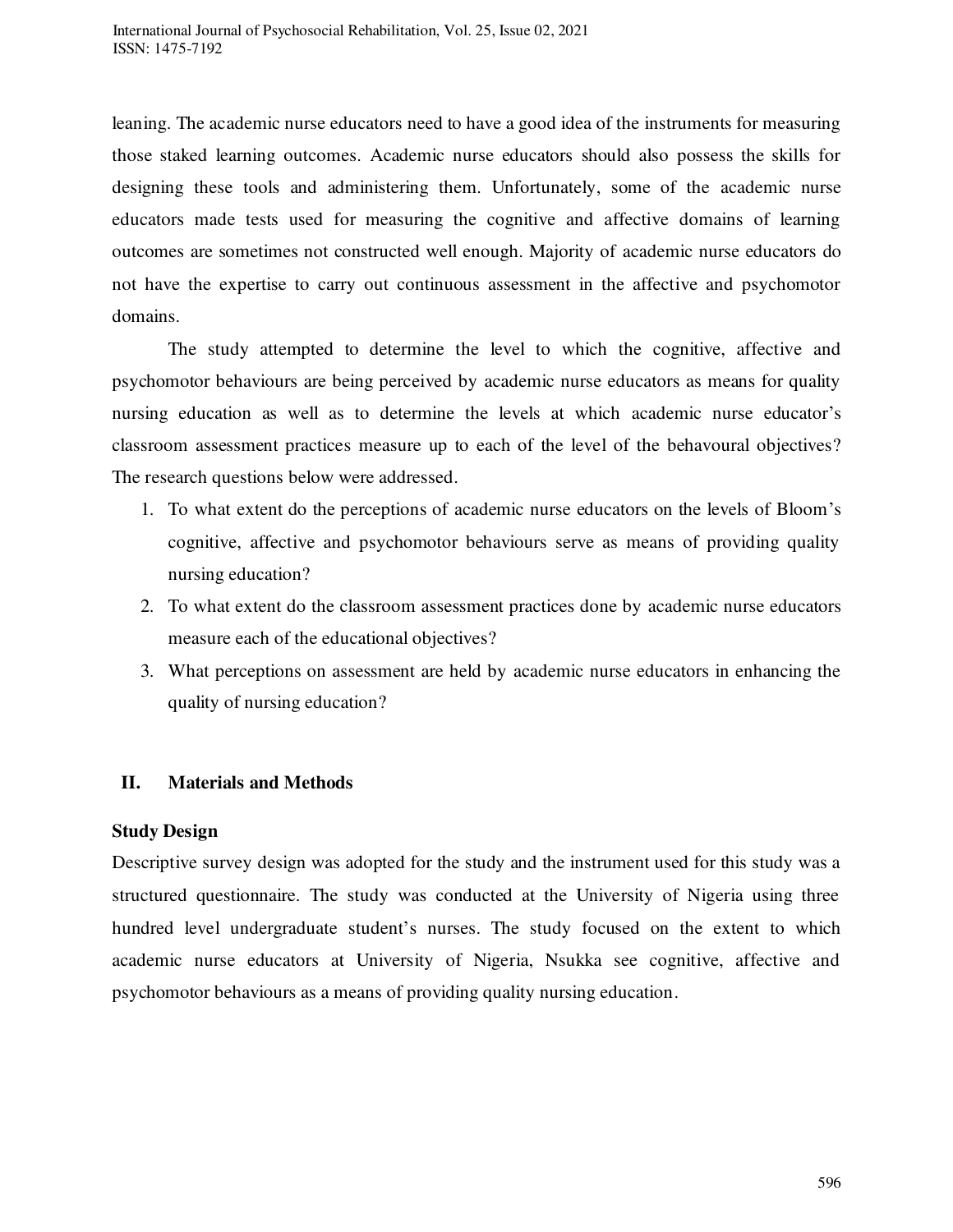### **Participants**

The study participants comprised of 397 academic nurse educators from both the Department of Nursing Sciences, University of Nigeria and University of Nigeria Teaching Hospital (*n*=157 and*n*=240academic nurse educators respectively). The participants were academic nurse educators currently teaching at the Institution.

## **Instrument**

The instrument used for the study is titled 'Bloom's Cognitive, Affective, and Psychomotor Behaviours Questionnaire' (BCAPBQ). The BCAPBQ consists of three sections-A, B and C. Section A focused on academic nurse educators` perceptions of classroom assessment practices on the cognitive, affective and psychomotor behaviours as a means of providing quality nursing education, Section B focused on academic nurse educators perceptions on how classroom assessment practices measure the levels of Bloom's cognitive, affective and psychomotor behaviours as compared to the extent to which they enhance quality in nursing education while section C focused on the perceptions of academic nurse educators towards assessment. Section A contains 18 levels of Bloom's taxonomy of Education, B comprised 19 current assessment practices and C consisted of 6 assessment items totaling 43 items; this instrument was administered by the researchers. The items in section B and C were arranged on a four-point scale in the order of 'very low extent, low extent, high extent and very high extent' with scores of 1, 2, 3 and 4 accordingly while the items in section D were arranged from 'strongly disagree, disagree, agree and strongly agree' with ratings of 1, 2, 3 and 4 respectively.

### **Validity and Reliability**

The validation of the instrument was done by three specialists in the field. Items that were found to be incorrect were removed while other items were restructured; this was followed by the selection of forty (40) academic nurse educators for trial testing. The reliability of the instrument was arrived at using Cronbach Alpha, this yielded the reliability index of 0.81.

### **Analysis**

The evaluations of the data acquired from the respondents were done using statistics package program SPSS 23.0. The data was analyzed using mean and standard deviation while the hypothesis was tested using z-test. The criterion means of 2.5 is used as benchmark for decision making since the instrument was on a four-point rating scale; thus, a mean rating of 2.5 and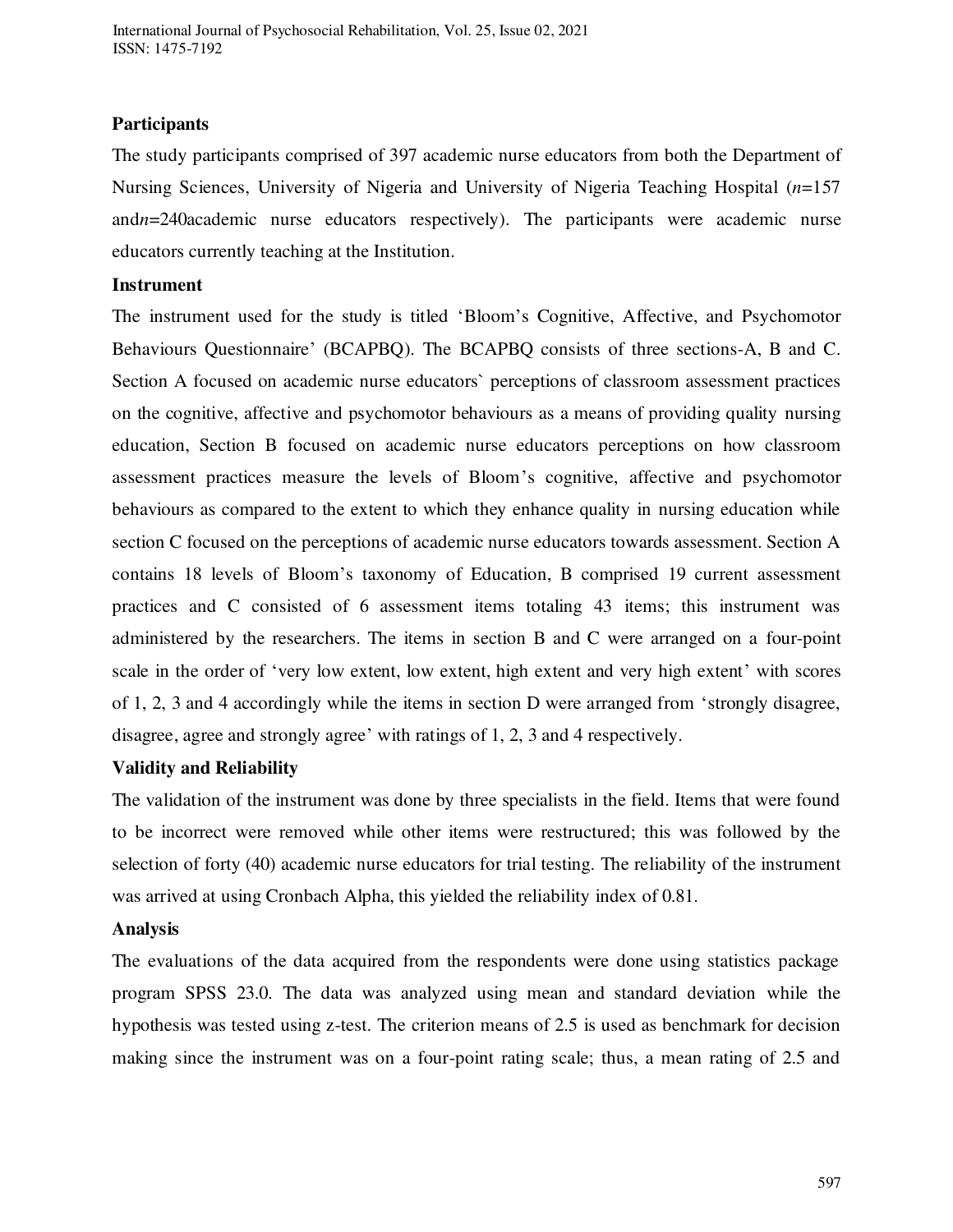above for any item was considered accepted whereas mean scores below 2.5 were considered rejected.

# **Research Ethics**

The ethics committee at the university where the research was conducted granted ethical approval. Before the commencement of the study, the respondents (academic nurse educators) were presented with informed consent forms to fill and sign. The informed consent forms were properly filled and signed. Also, the authors adhered to the ethical standard specification of the World Medical Association, (WMA, 2013), and with that of the American Psychological Association (APA, 2017).

### **III. Results**

| <b>Demographic Characteristics of Academic Nurse Educators</b> |             |           |      |  |  |
|----------------------------------------------------------------|-------------|-----------|------|--|--|
| $N = 397$                                                      | <b>Mean</b> | <b>SD</b> | $\%$ |  |  |
| 157                                                            |             |           | 40   |  |  |
| 240                                                            | 198.5       | 41.5      | 60   |  |  |
|                                                                |             |           |      |  |  |
| 152                                                            |             |           | 38   |  |  |
| 245                                                            | 198.5       | 46.5      | 62   |  |  |
|                                                                |             |           |      |  |  |
| 111                                                            |             |           | 28   |  |  |
| 152                                                            |             |           | 38   |  |  |
| 134                                                            | 132.3       | 16.8      | 34   |  |  |
|                                                                |             |           |      |  |  |
| 86                                                             |             |           | 22   |  |  |
| 92                                                             |             |           | 23   |  |  |
| 102                                                            |             |           | 26   |  |  |
| 31                                                             |             |           | 8    |  |  |
| 39                                                             |             |           | 10   |  |  |
| 24                                                             |             |           | 6    |  |  |
|                                                                |             |           |      |  |  |

**Table I**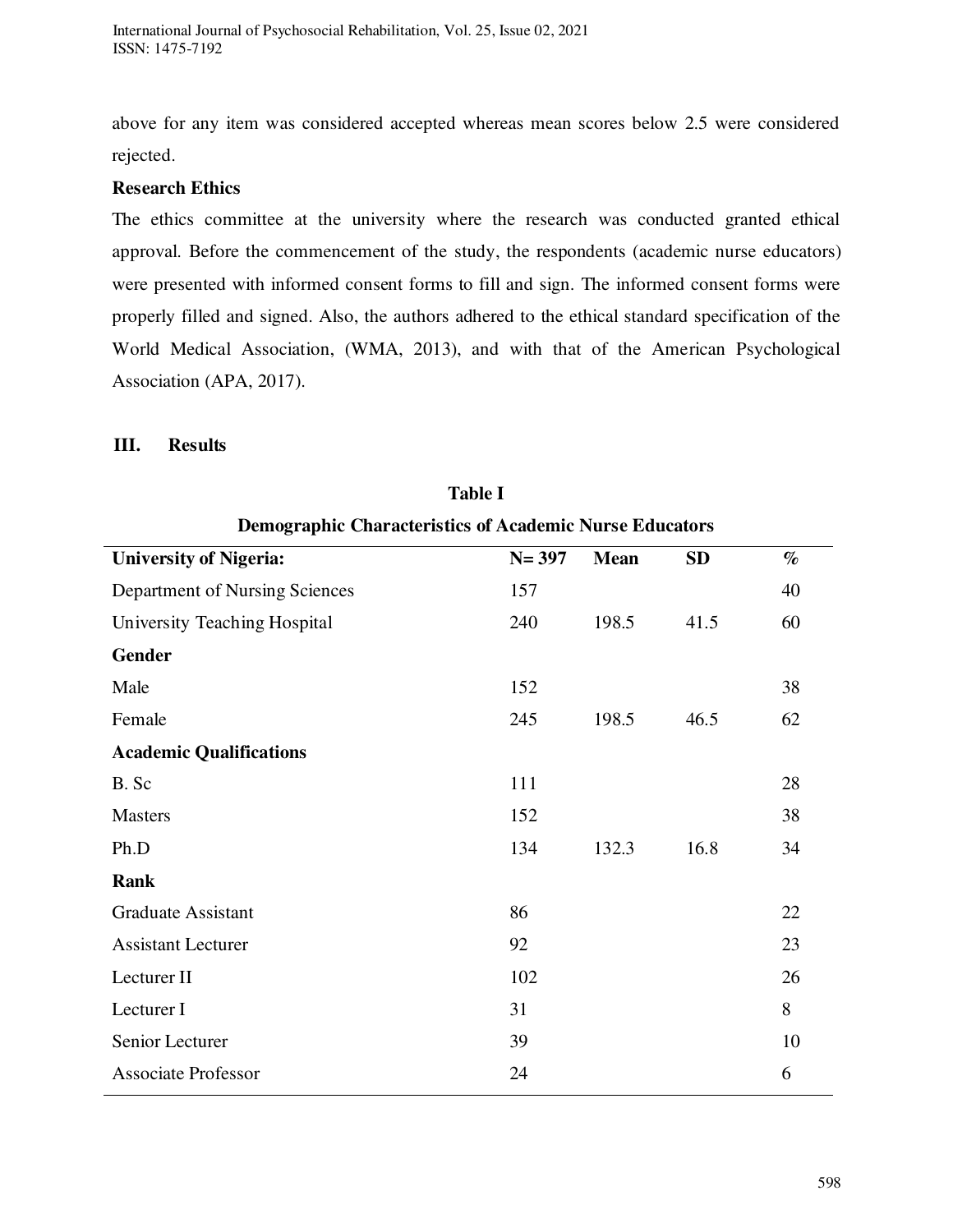| Professor       | 23  | 56.7  | 32.4  | 5              |
|-----------------|-----|-------|-------|----------------|
| Age             |     |       |       |                |
| $25 - 30$       | 37  |       |       | 9              |
| $31 - 40$       | 96  |       |       | 24             |
| $41 - 50$       | 186 |       |       | 47             |
| 51 and above    | 78  | 99.3  | 54.5  | 20             |
| <b>Religion</b> |     |       |       |                |
| Christian       | 383 |       |       | 96             |
| Muslim          | 14  | 198.5 | 184.5 | $\overline{4}$ |

The majority of the participants were between the 41 to 50 years old (47%) and approximately 50% of participants (38% males and 62% females). 40% of the participants work in nursing sciences department (n=157) while 60% work in the university teaching hospital (n=240). In the demographic information, most of the academic nurse educators were Lecturer II (26%), followed by Assistant Lecturers (23%) and the least among them was Professors (5%). All the respondents are degree holders, 38% are holders of master's degree, whereas 34% of the participants are doctorate degree holders.

### **Table 2**

# **Academic Nurse Educators Perception level of Educational Objectives as a means of providing Quality Nursing Education**

| S/N <sub>0</sub> | <b>Item Statement</b>                               | $\overline{\overline{X}}$ | <b>Std</b> | <b>Remark</b> |
|------------------|-----------------------------------------------------|---------------------------|------------|---------------|
|                  | In assessing my students, I give tasks to cover the |                           |            |               |
|                  | following;                                          |                           |            |               |
| 1.               | Recall of facts                                     | 3.16                      | 0.93       | <b>HE</b>     |
| 2.               | Understanding                                       | 3.17                      | 0.85       | <b>HE</b>     |
| 3                | Application                                         | 2.93                      | 1.06       | <b>HE</b>     |
| 4.               | Analysis                                            | 2.79                      | 1.03       | <b>HE</b>     |
| 5.               | Synthesis                                           | 2.64                      | 1.04       | <b>HE</b>     |
| 6.               | Evaluation                                          | 3.12                      | 1.06       | <b>HE</b>     |
| 7                | Receiving                                           | 3.16                      | 0.99       | <b>HE</b>     |
| 8                | Responding                                          | 3.09                      | 1.05       | <b>HE</b>     |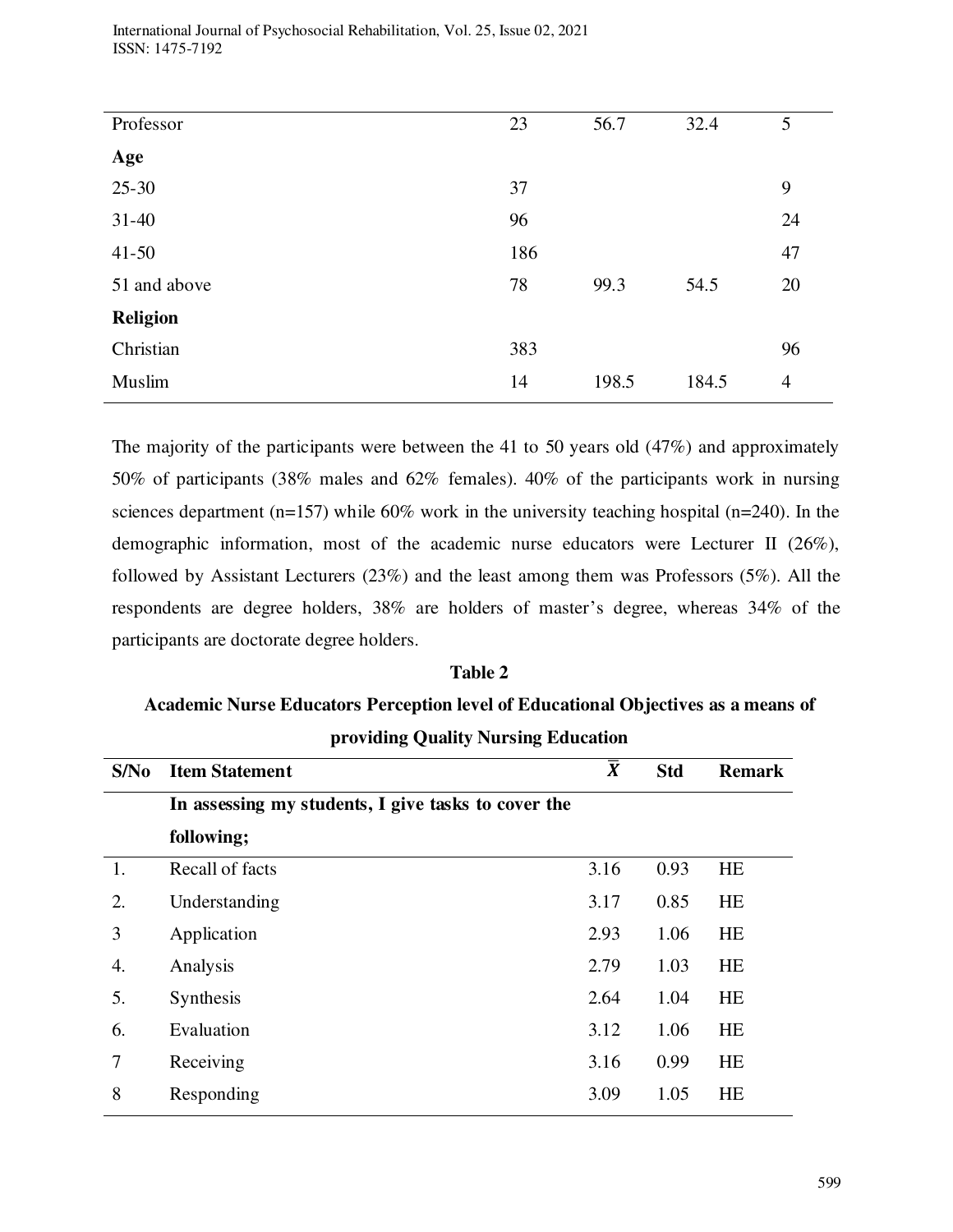| 9  | Valuing                | 2.91 | 0.99 | <b>HE</b> |
|----|------------------------|------|------|-----------|
| 10 | Organization           | 3.04 | 0.94 | <b>HE</b> |
| 11 | Characterization       | 2.80 | 0.97 | <b>HE</b> |
| 12 | Perception             | 3.05 | 0.99 | <b>HE</b> |
| 13 | Set                    | 2.79 | 0.93 | <b>HE</b> |
| 14 | Guided response        | 2.88 | 1.00 | HE        |
| 15 | Mechanism              | 2.81 | 1.02 | <b>HE</b> |
| 16 | Complex overt Response | 2.32 | 0.89 | LE        |
| 17 | Adaptation             | 2.76 | 0.80 | <b>HE</b> |
| 18 | Origination            | 2.53 | 0.81 | HE        |
|    |                        |      |      |           |

# *Note: Low Extent= LE; High Extent= HE*

Table 2 showed the item-by-item means and standard deviations on howacademic nurse educators perceive cognitive, affective and psychomotor behaviours as means of providing quality nursing education. The result indicated that academic nurse educators to high extent perceived the levels of cognitive, affective and psychomotor as means of providing quality education, except for item 16 which is low extent. This is indicated by the fact that all the items except item 16 have means approximately 3, which indicates high extent of perception, while the mean of item 16 is approximately 2, indicating low extent.

### **Table 3**

**Classroom Assessment Practices and Academic Nurse Educators' Measurement in each level of Educational Objectives**

| S/No | <b>Item Statement</b>                           | $\overline{X}$ | <b>Std</b> | Remark     |
|------|-------------------------------------------------|----------------|------------|------------|
|      | In assessing students, I use the following test |                |            |            |
|      | <i>instruments</i>                              |                |            |            |
| 1.   | Assignments                                     | 3.39           | 0.89       | HE         |
| 2.   | Quizzes                                         | 2.90           | 1.01       | HE         |
| 3    | <b>Tests</b>                                    | 3.53           | 0.63       | <b>VHE</b> |
| 4.   | Essay and objective                             | 3.41           | 0.61       | HE         |
| 5.   | Home work                                       | 3.07           | 1.00       | <b>HE</b>  |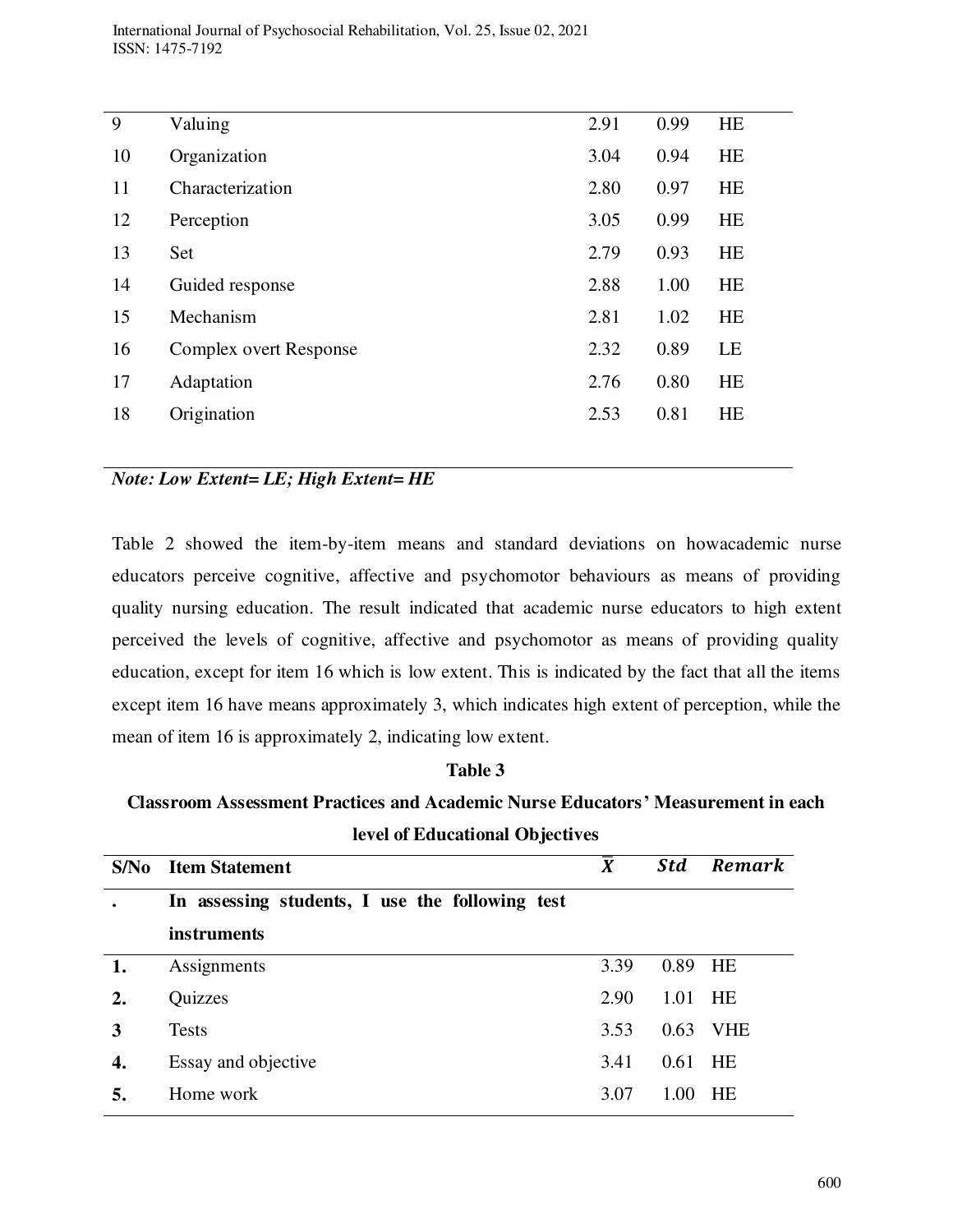| 6.        | Class work            | 3.14 | 1.01    | HE |
|-----------|-----------------------|------|---------|----|
| 7         | Observation method    | 3.05 | 1.06 HE |    |
| 8         | Guess-who by peers    | 2.33 | 0.96    | LE |
| 9         | Anecdotal records     | 2.26 | 0.93    | LE |
| <b>10</b> | Check list            | 2.54 | 0.96    | HE |
| 11        | Sociometric technique | 2.31 | 0.95 LE |    |
| 12        | Interview             | 2.52 | 0.87    | HE |
| 13        | Observation           | 3.01 | 1.09    | HE |
| 14        | Class work            | 3.09 | 0.95    | HE |
| 15        | Assignment            | 3.16 | 0.93    | HE |
| 16        | Project               | 2.76 | 1.05    | HE |
| 17        | Questionnaire         | 2.25 | 0.89    | LE |
| 18        | Home work             | 3.00 | 1.04    | HE |
| 19        | Speed test            | 2.61 | 0.94    | HE |
|           |                       |      |         |    |

*Note: HE = High Extent; VHE = Very High Extent & LE = Low Extent* 

Presented in Table 3 are the item-by-item means and standard deviations on the extent to which academic nurse educators` classroom assessment practices measure the cognitive, affective and psychomotor behaviours. Results in the table shows that all the items, except items 3, 8, 9, 11 and 17, have mean scores approximately equal to 3 for high extent. The mean score for item 3 is approximately 4, indicating very high extent, while the means for items 8, 9, 11 and 17 are approximately 2 indicating low extent. This shows that the academic nurse educators' current assessment practice when it comes to the use of test, to very high extent measures each level of cognitive behaviours. On the other hand, academic nurse educators through their assessment practices measure each level of cognitive, affective and psychomotor behaviour.

### **Table 4**

### **Academic Nurse Educators Perception towards Classroom Assessment Practices**

| <b>S/No</b> Item Statement                                  |  | Std Remark |
|-------------------------------------------------------------|--|------------|
| Pen and paper examination are enough to assess 2.08 0.68 DA |  |            |
| undergraduate students nurses.                              |  |            |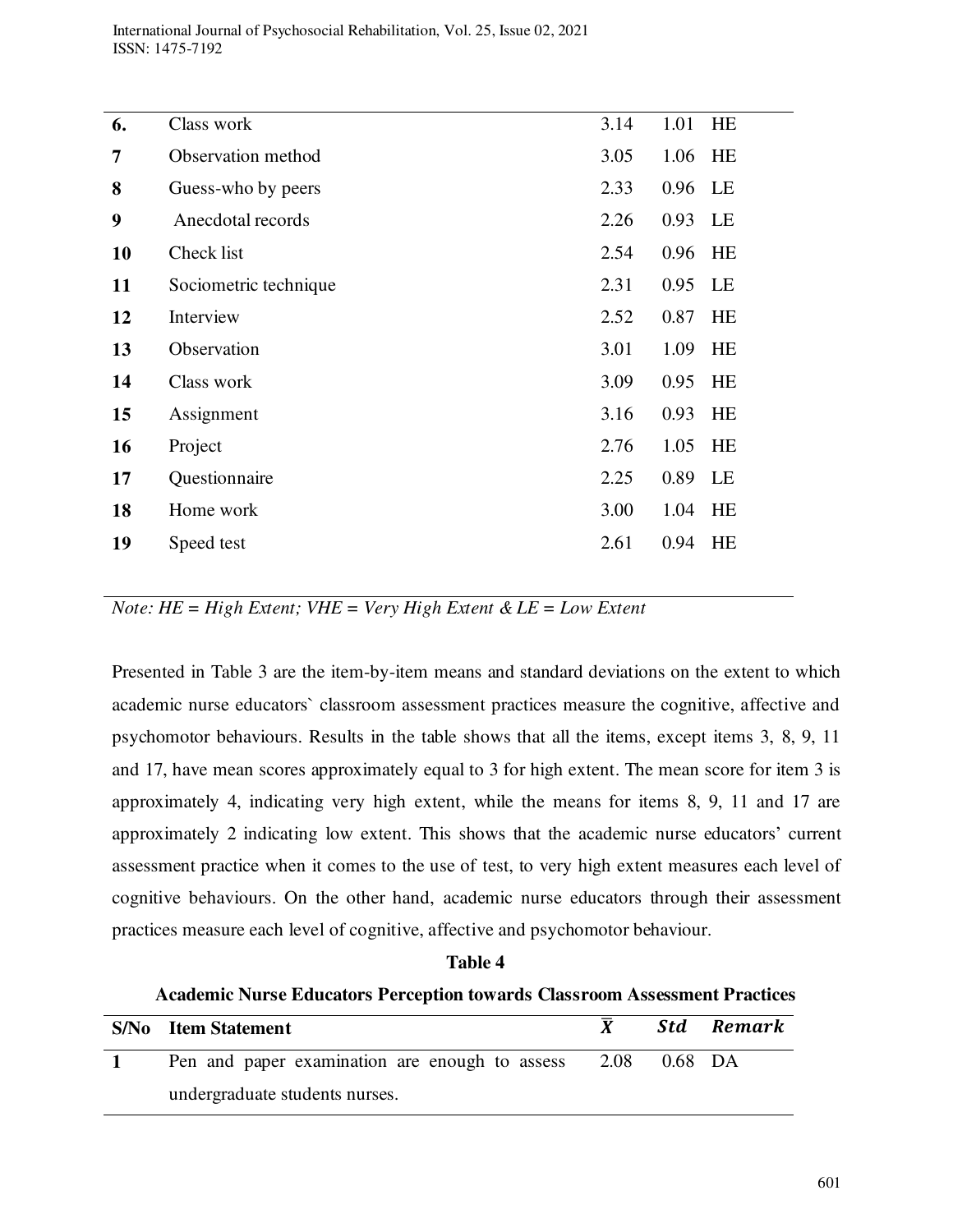| $\overline{2}$ | Test, examination and assessment are the same       | 2.46 | $0.83$ DA            |    |
|----------------|-----------------------------------------------------|------|----------------------|----|
| 3.             | Objective tests give enough information about       | 2.09 | 0.87                 | DA |
|                | undergraduate student's nurses ability              |      |                      |    |
| 4.             | Assessment should not necessarily involve multi-    | 2.46 | $0.90\quad\text{DA}$ |    |
|                | method in determining multi-trait about a student.  |      |                      |    |
| 5.             | Grading of undergraduate students nurses should not | 2.34 | $0.91$ DA            |    |
|                | be based on multi-method assessment                 |      |                      |    |
| 6              | Only test and examination scores are enough to      | 1.87 | $0.68$ DA            |    |
|                | grade undergraduate students nurses.                |      |                      |    |
|                |                                                     |      |                      |    |

*Note: DA = Disagreement* 

Presented in Table 4 are the item-by-item means and standard deviations on the perception of academic nurse educators towards assessment in enhancing qualitynursing education. All the items in the table have mean approximately equal to 2, indicating disagreement with the item statements. This finding showed that academic nurse educators do not agree with any of the item statements presented in the table.

**Table 5 z-test Analysis on Nurse Educators' Current Classroom Assessment Practices**  *n* no of items  $\bar{X}$   $\mu$   $z_{Cal}$   $df$   $z_{Crit}$  Decision **397 19 54.33 47.50 33.07 396 1.645 H01 is rejected** 

From table 5 above, 33.07 is the calculated z-value and it is greater than 1.645 which is the zcritical value; the  $H_{01}$  is rejected. The researchers therefore, conclude that the extent to which academic nurse educators' assessment practices involving items that measure each of the levels of cognitive, affective and psychomotor behaviours is significantly greater than the expected mean of 47.5. This finding showed that the extent academic nurse educators' assessment practices measure each levels of cognitive, affective and psychomotor behaviours are significantly above expectation or beyond what is expected.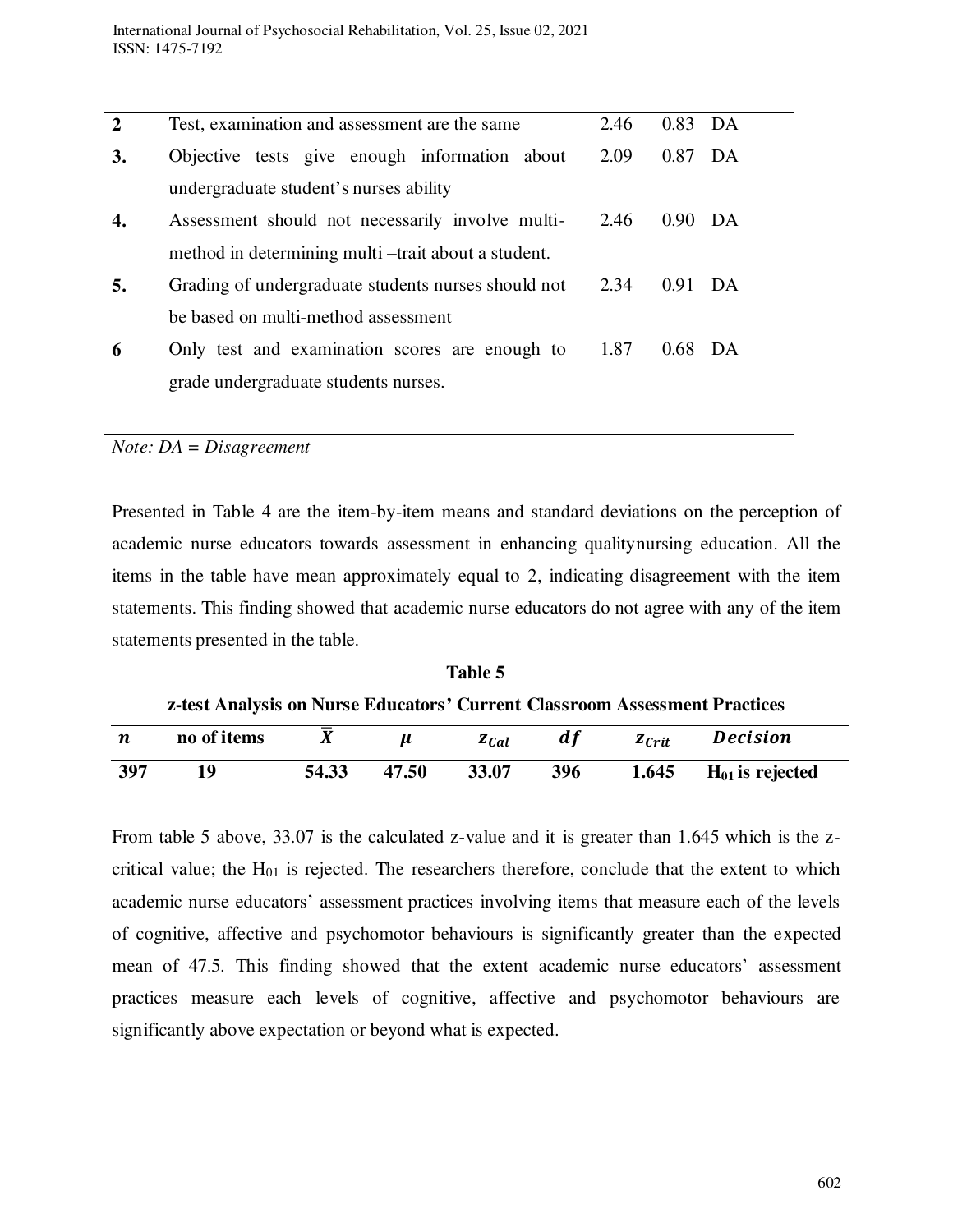### **IV. Discussion**

The finding of the study revealed thatacademic nurse educators to high extent perceived the levels of cognitive, affective and psychomotor as means for providing quality nursing education. Contrary to this finding, (Jony, 2015) stated that the reason why students are being assessed by teachers is to evaluate and to promote them to the next class. However, the finding of (Rahman & Ahmed, 2010) showed that the methods employed by teachers in assessing students are very limited. Also, according to (Nenty et al, 2007), the quality of learner's knowledge in the past years is not different from what we have now as stated by Benjamin Bloom; thus, teachers need to use a varieties of approaches in order to monitor students` progress.

The finding revealed significant different on the extent to which academic nurse educators' current assessment practices involve items that measure each of the level of cognitive, affective and psychomotor behaviours. This finding showed the extent academic nurse educators' assessment practices measure each levels ofbehavioural objectives. The levels are significantly above what is expected. This finding supported the findings of Kerubwa&Nyaruwata,(2013) who state that adequate assessment training on psychomotor skills could encourage teachers' perception on assessment in all the domains and skills.Classroom assessment needs to be part of a day-to-day teaching and learning. It should not be seen as an add-on activity as was perceived by some teachers that participated in the Improving Educational Quality Project (Kadyoma, 2004). The findings support previous findings by (Chester & Quilter, 1998) who found that teachers' perceptions of classroom assessment affected their classroom assessment practices.

The result further revealed that assessment should not necessarily involve multi-method in determining multi –trait about a student nurse. All the items in table 4 have means approximately equal to 2, indicating disagreement with the item statements. This finding showed that academic nurse educators do not assess students in psychomotor behaviour. This is in line with the observations of (Sotote&Iyamu, 2006) that teachers are competent enough to set psychomotor instruments in assessment.

### **V. Conclusion**

Teaching across the globe has continued to adopt several ways of reducing teacher centred methods of teaching by introducing active involvement of the learners so as to meet up with challenges of quality learning and teaching objectives which appear to be more practical,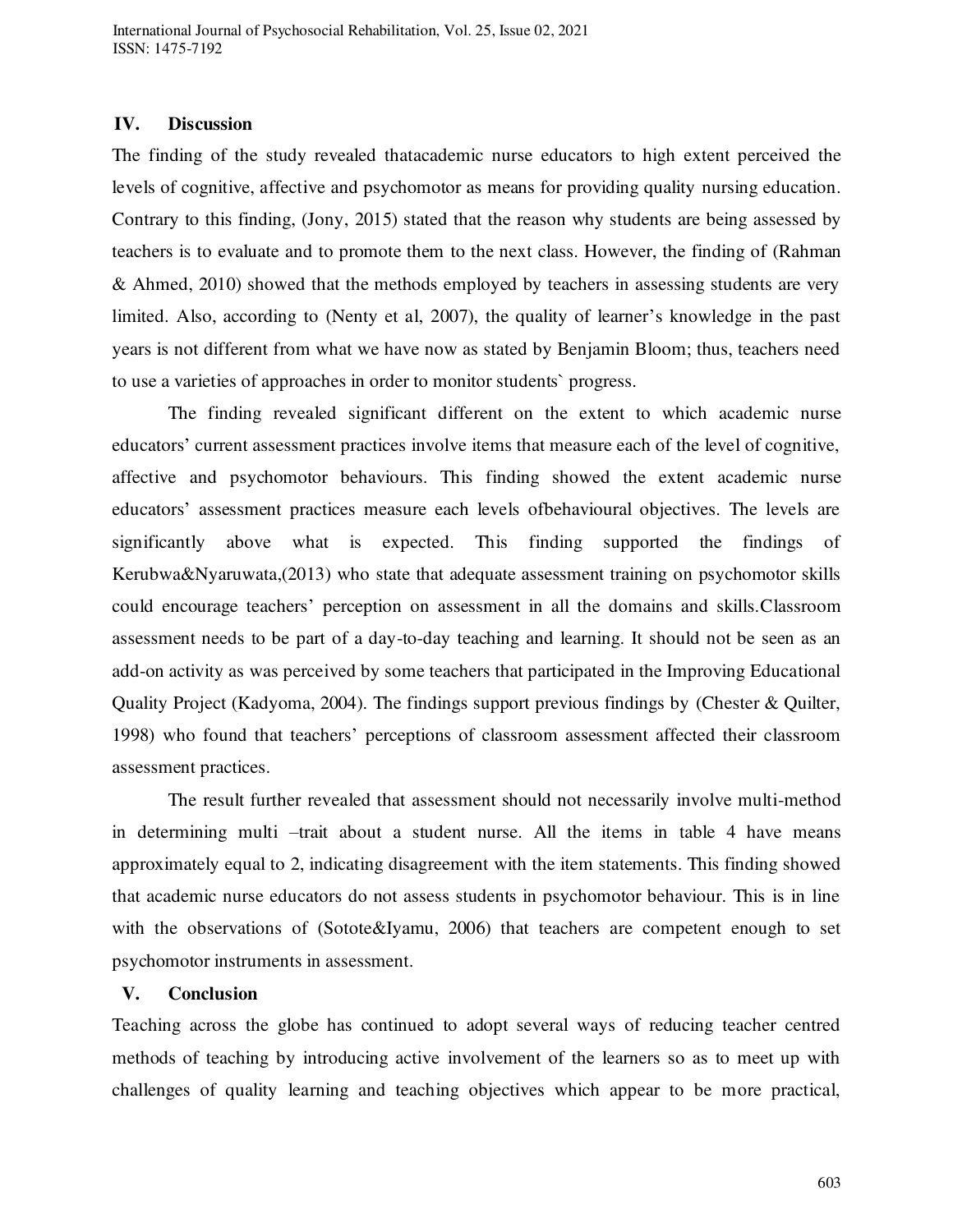expository and exploratory for learners. The result of this study exposes the fact that Nigeria Education system is still battling with this idea; thus, a variety of approaches are required by teachers in order to monitor the progress students are making. Strategies such as writing, home works, quizzes, assignments, observations etc. can help teachers understand the student during the learning process. Based on this results, academic nurse educators should be encouraged by institutionsto attain adequate training and levels of academic achievement to enable them carry holistic assessment of student nurses on cognitive, affective and psychomotor behaviours.

### **Acknowledgements**

The researchers are very grateful to all colleagues and the authors whose studies were made use of during the course of this study.

# **Competing Interests**

The authors declare no conflicts of interest regarding the publication of this paper.

## **References**

- Acholonu, V. N. (2014). Evaluation of levels of possession of skills in feed formulation among senior secondary school teachers of Agriculture. *Nigerian Journal of Educational Research and Evaluation (NAERE), 13*(2), 121-129.
- Acholonu, V.N &Nwanebo, T.A (2018). *Assessment of primary school teachers' competence in psychomotor skills in soap making.* In P.N. Uzoma, I. Egbo, E.I.D. Offor, & V.N. Acholonu (Eds). Contemporary Issues in Education Evaluation, Reseaerch, Science & Mathematics Education. Owerri: Career Publications.
- Adebayo, O., Oyenike, A. &Adesoji, O. (2004). *Quality assurance and sustainable university education in Nigeria*. University of Lagos, Nigeria.
- Akinsola, O. S. (2006). Assessment of learning outcomes in Nigerian nursery schools. *Journal of Curriculum studies,13*(1), 58-65.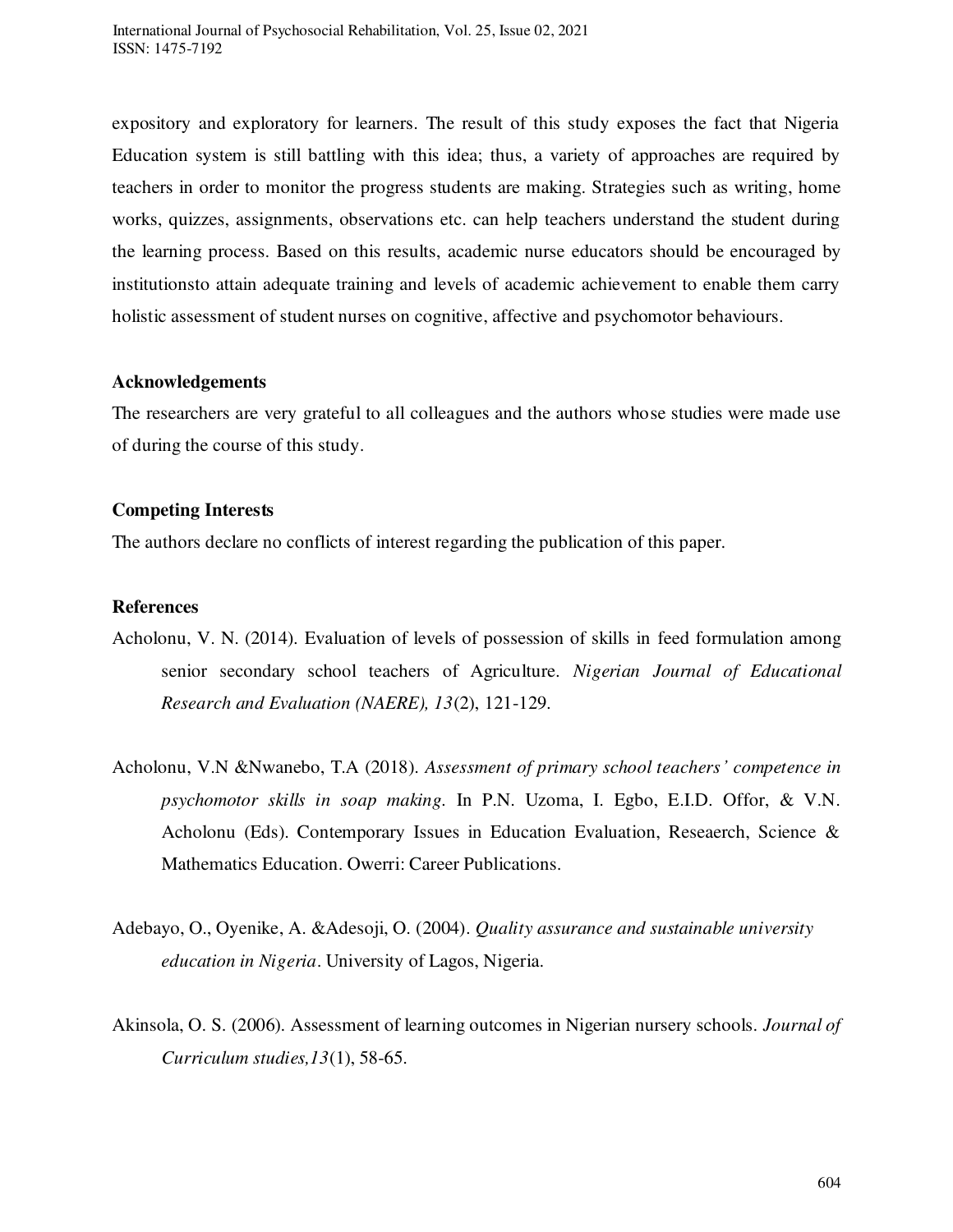- American Psychological Association (2017). Ethical principles of psychologist and code of conduct.<https://www.apa.org/ethics/code>
- Atanda, A.I. &Lahmeed, W.O. (2006). *Fundamentals of school organization and classroom management*. Ibadan: Awen Ark Industrial Printers.
- Bloom, B.S. (ed.) (1956). *Taxonomy of Educational Objectives Handbook 1: Cognitive Domain*. New York: David Mckay Company Inc. [https://www.uky.edu/~rsand1/china2018/texts/Bloom%20et%20al%20-](https://www.uky.edu/~rsand1/china2018/texts/Bloom%20et%20al%20-Taxonomy%20of%20Educational%20Objectives.pdf) [Taxonomy%20of%20Educational%20Objectives.pdf](https://www.uky.edu/~rsand1/china2018/texts/Bloom%20et%20al%20-Taxonomy%20of%20Educational%20Objectives.pdf)
- Brookhart, S. M. (2003). *The standard and classroom assessment research.* Paper presented at the annual meeting of the American Association of Colleges of Teachers Education, Dallas, USA.<https://files.eric.ed.gov/fulltext/ED451189.pdf>
- Brown, G. T. L. (2004). Teachers' conceptions of assessment: implications for policy and professional development. *Assessment in Education Principles Policy and Practice, 11(3),* 301-318. DOI: [10.1080/0969594042000304609](https://www.researchgate.net/deref/http%3A%2F%2Fdx.doi.org%2F10.1080%2F0969594042000304609?_sg%5B0%5D=CsJA8Ke2UqaLPPcaccpOhz7piDGEFYaeWqFQfAZR53EOLsldFSwkgwjLTecx4n_ZwEYEWcaM6hA5II3L512z3ZDVlw.9CrcBq-5VVK8kom43wxKblcY86vmfRG6On9655ciFuMH8PHY3rzh-v-v_KQ_Kg9Z8q3ryaWQkUShnwZ_k_JMMg) <https://www.researchgate.net/publication/44835119>
- Bulus, C. (2016). The competence of primary school teachers in assessing affective domain. Association of Educational Researchers and Evaluators of Nigeria (ASSEREN). *Journal of Evaluation. 1*(1) 59-65.
- Chester, C., & Quilter, S.M. (1998). Inservice teachers' perceptions of educational assessment. *Journal for Research in mathematics Education,* 33(2), 210-236.
- Doolottle, P.E. (2001). The need to leverage theory in the development of guidelines for using technology in social studies teacher preparation: A reply to Crocco and Mason et al. *Contemporary Issues in Technology and Teacher Education [Online serial], 1(4) 501-*

516.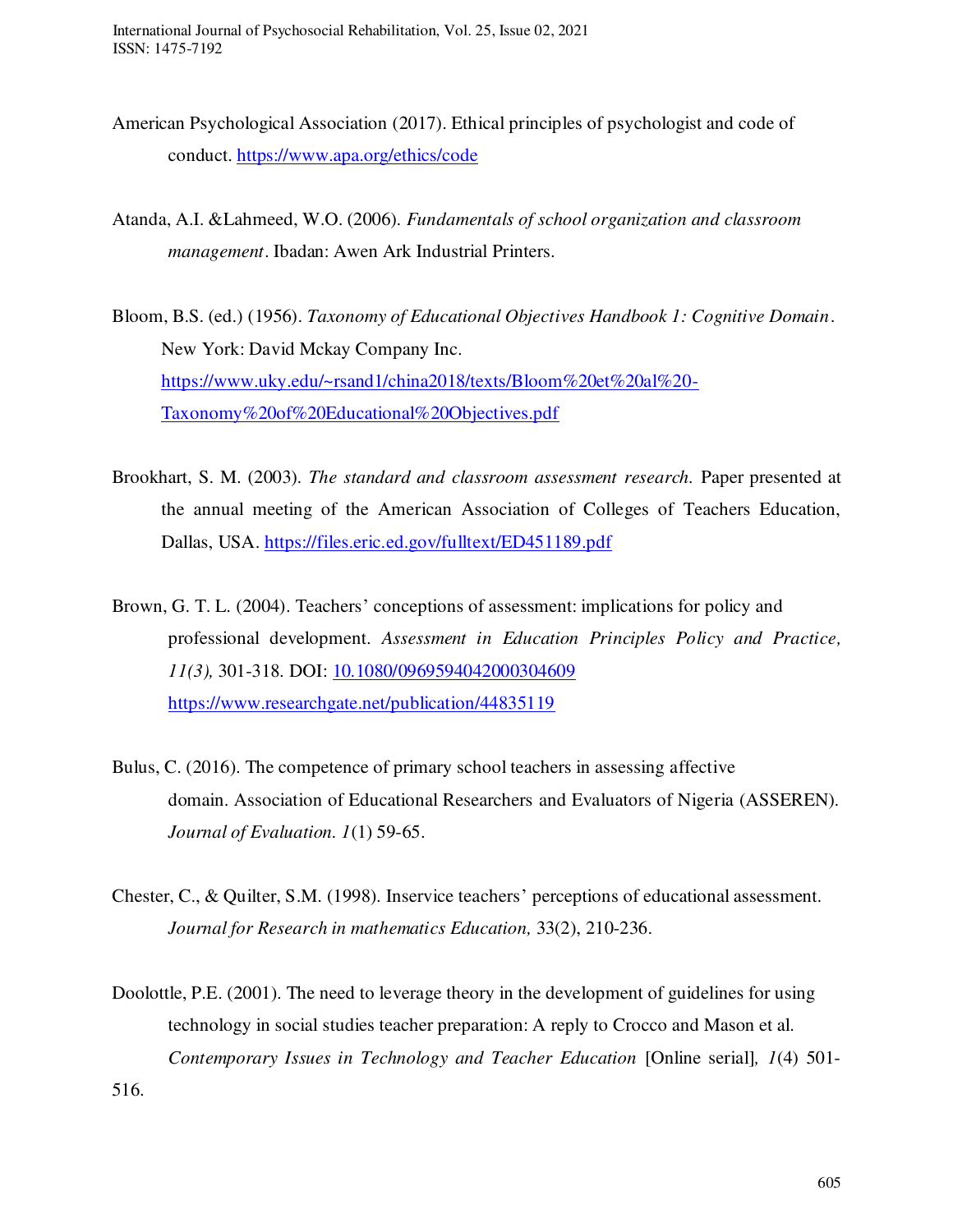<https://www.researchgate.net/publication/242156139>

- Fadokun, J.B. (2005). Educational assessment and quality incomplete assurance. Implication for principles' instructional leadership roles. A paper presented at the 31st Annual conference of international Association for educational Assessment, September 4-8.
- Federal Ministry of Education (1985). *A handbook on continuous assessment*. Ibadan: Heinemann Educational books.
- Federal Republic of Nigeria (2013). *National Policy on Education 4th edition*. Lagos: NERDC Press.
- Halpern, D. F. (2004). *Using the principles of cognitive science and learning theories to enhance learning and teacher. What works: A project kaleidoscope essay*, volume iv. [Online] http://www.pkal.org/template 2.cfm? c-id= 993.
- Huitt, W. (2003). The information processing approach to cognition. *Educational Psychology Interactiv*e. Voldosta, GA: Voldosta State University. <http://www.edpsycinteractive.org/topics/cognition/infoproc.html>
- Iwuji, V. B. C. (2010). *Measurement and evaluation for effective teaching and learning*. Owerri: JOE MANKPA'S PRINTS.
- Kadyoma, F. (2004). Learning milieu for primary school teachers in Malawi : perspectives, practices, &policies.Doctoral Dissertations 1896 - February 2014. 2374. [https://scholarworks.umass.edu/dissertations\\_1/2374](https://scholarworks.umass.edu/dissertations_1/2374)
- Kpolovie, P. J. (2010). *Advanced research method.*Owerri: springfield publishers.
- Kurebwa, M. &Nyaruwata, L. T. (2013). Assessment challenges in primary schools: A case of Gweru urban schools. *Greener Journal of Educational Research,* 3(7), 336-344.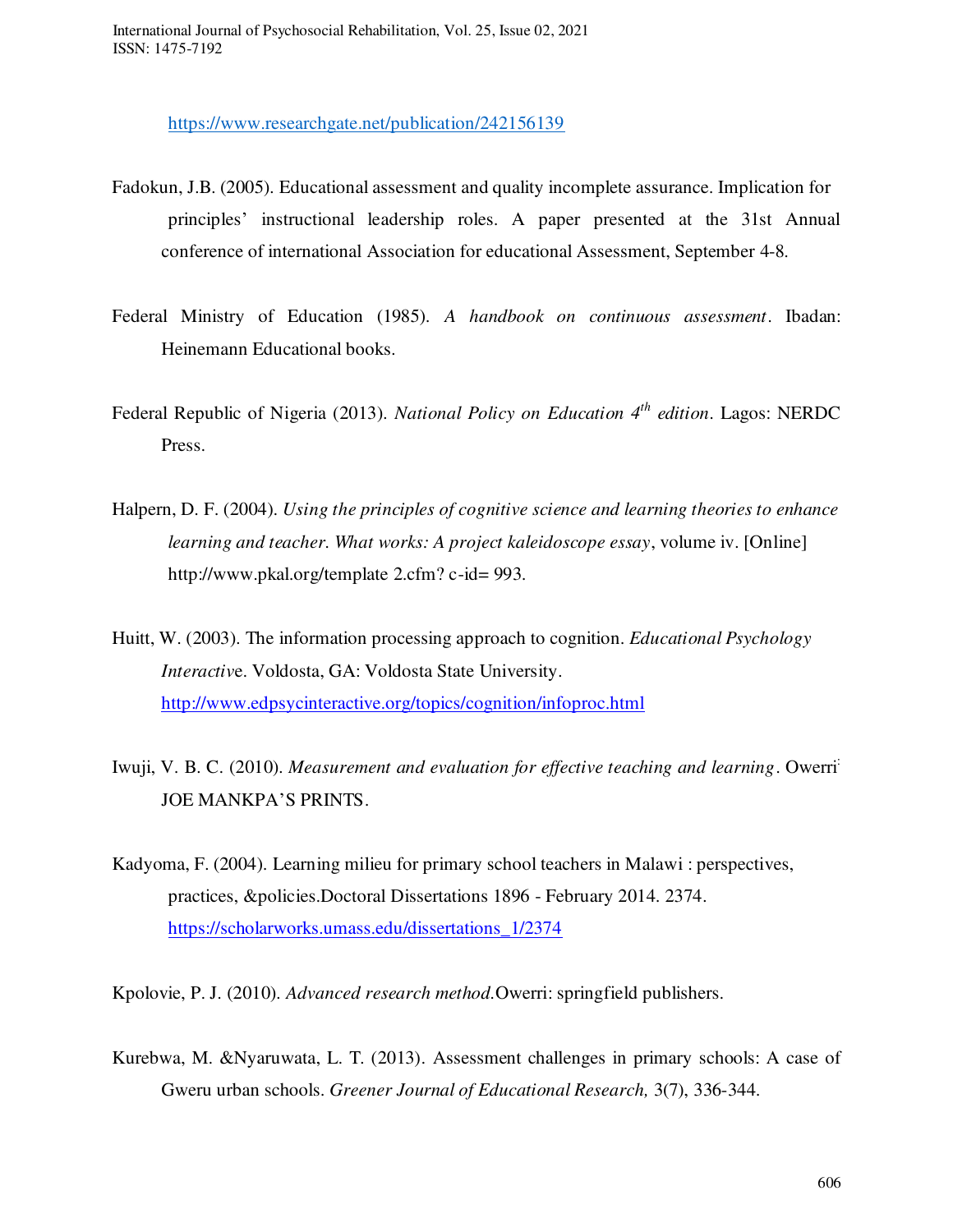DOI: [10.15580/GJER.2013.7.051413610](https://www.researchgate.net/deref/http%3A%2F%2Fdx.doi.org%2F10.15580%2FGJER.2013.7.051413610?_sg%5B0%5D=ImbWG8PR3cMqzCmuaLWDjDlj-6LS6X73R-v0yOssrbsMnaCrBYiej88PgSFes3fDAdWeLtwNt0iwYIx29Zffz1KhyA.zxHXgK3HdBJ8eb8YTTIB8H97-j7wLpEQu9V5Zav3S8cOU3vInDmBhD97atrOUg1odR4L9LueXwR3HOqZC63S8A) [http://www.gjournals.org](http://www.gjournals.org/)

Munhall, P. L. (2008). Perception. In Given, L. M. (Eds.), *The SAGE Encyclopedia of Qualitative Research Methods. 1*(2), 607-608. Thousand Oaks: SAGE Online.

Ndalichako, J. L. (2015). Secondary School Teachers' Perceptions of Assessment. *International Journal of Information and Education Technology (IJIET)*, *5(5)*, 326-330. DOI: [10.7763/IJIET.2015.V5.524](https://www.researchgate.net/deref/http%3A%2F%2Fdx.doi.org%2F10.7763%2FIJIET.2015.V5.524?_sg%5B0%5D=aNDRtKSxxLZmfsOdBffs0vzlKHBs5WOa0vrk1zO7S5E9McVXcYAEBu1UGyi6nPJuYdYYHk11dUhztuzXhGW0gTUp0w.mi1WHYtO65xR3JVG736BEK5h-_A3x-G0uS1cfGwryNO41l8Nq2S2MyVeqiP1UbFbHMnR8tutENb1d8K3nBx4SQ)

- Nenty, H. J., Adedoyin, O. O., Odili, J. N., & Major, T. E. (2007). Primary Teacher's Perceptions of Classroom Assessment Practices as Means of Providing Quality Primary/basic Education by Botswana and Nigeria. *Educational Research and Review, 2*  (4), 74-81. DOI[:10.5897/ERR](https://doi.org/10.5897/ERR)
- Nga, N. T. T. (2009). *Teachers Beliefs about Teaching Reading Strategies and their Classroom Practices: A Case Study of Viet Ba High School*. Vietnam National University, Vietnam. Retrieved July 30, 2019 from<http://www.asian-efl-journal.com/Thesis-N-Nga.pdf>
- Nwana, O. C. (2007). Textbook on educational measurement and evaluation. Owerri: Boma Way Publishers.
- Rahman, M. M., & Ahmed, S. S. (2010). Classroom Assessment and Student Learning: An Exploration of Secondary School Teacher Practices. *NAEM Journal*, *5(10)*, 32-44.
- Sotote, C.O&Iyamu, S.O. (2006).Assessment of affective evaluation competencies of social study teachers in secondary schools in western Nigeria. Retrieved from [www.freepantenline.com/article/college student journal/ 150965815.html](http://www.freepantenline.com/article/college%20student%20journal/%20150965815.html) on 22<sup>nd</sup> July, 2019.

Thinwiangthong, S., Eddy, C. M., &Inprasitha, M. (2020). Mathematics teachers' abilities in